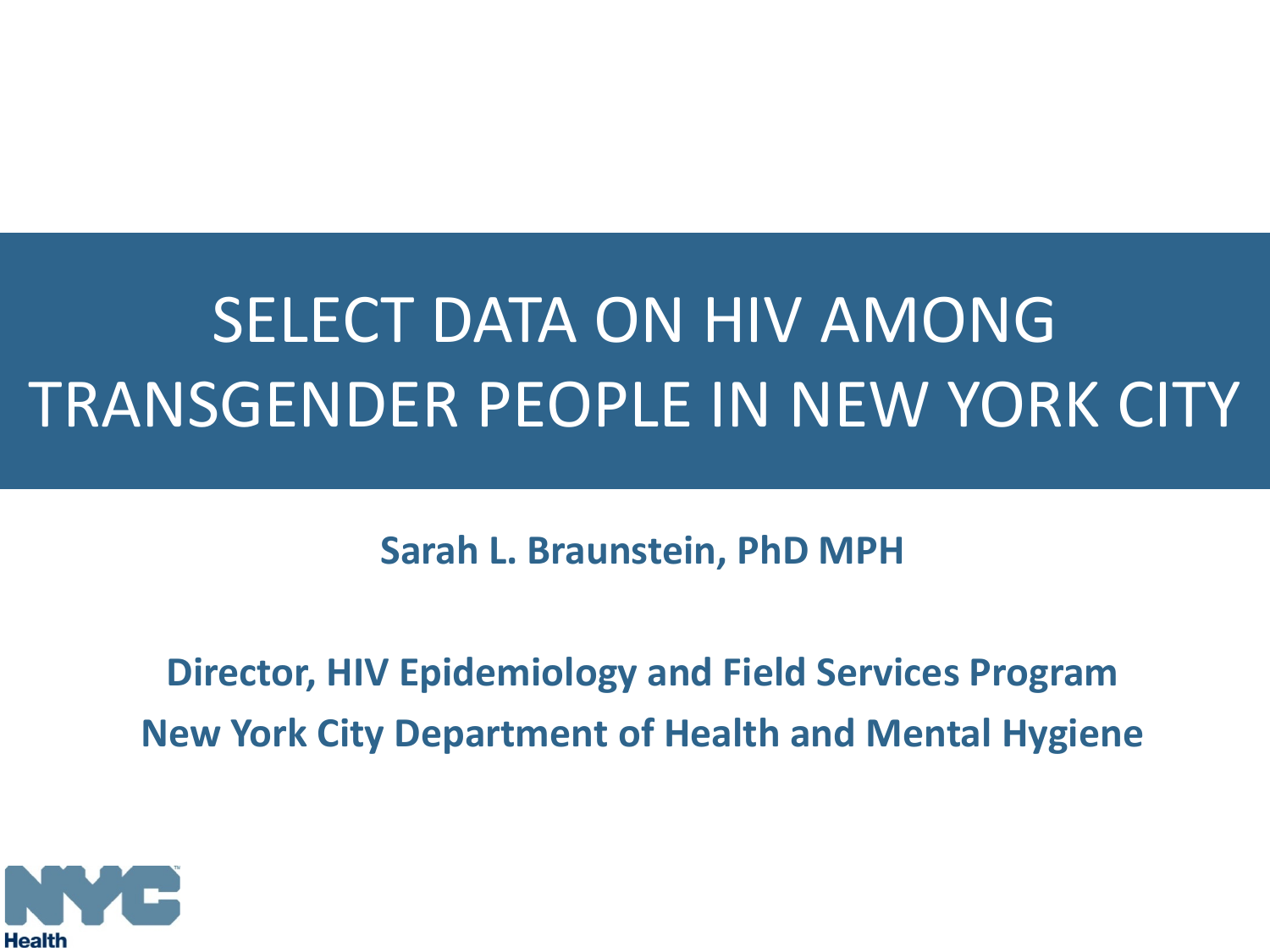# DATA SOURCES

• NYC HIV Surveillance data

• Data from the eSHARE system on clients receiving Ryan White Part A services

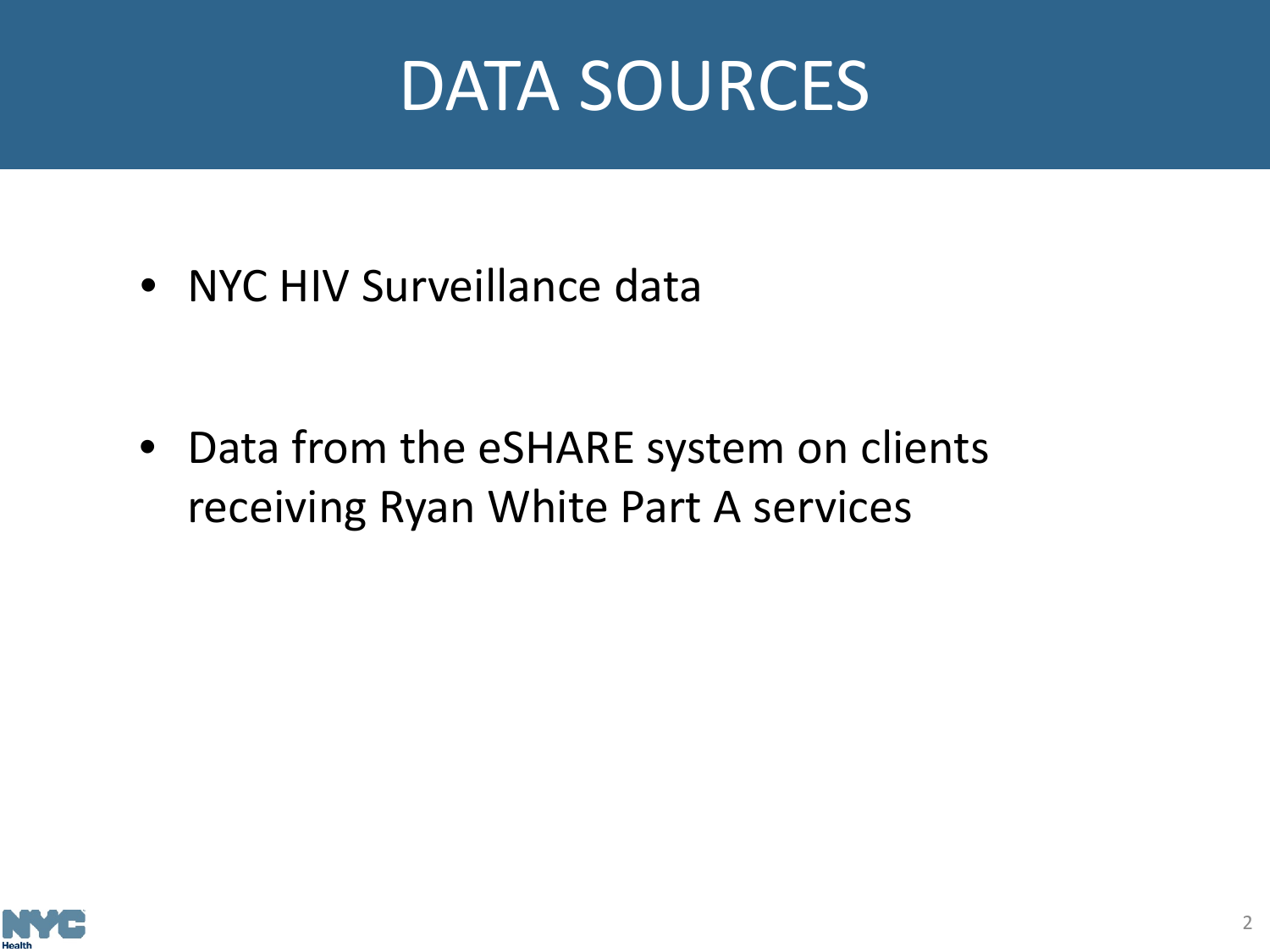# HOW IS TRANSGENDER STATUS COLLECTED BY NYC HIV SURVEILLANCE?

- Collected routinely since 2005 for newly reported cases
- Includes people identified as transgender by selfreport, diagnosing provider, or medical chart review
- Requires accurate collection of both sex assigned at birth and current gender identity

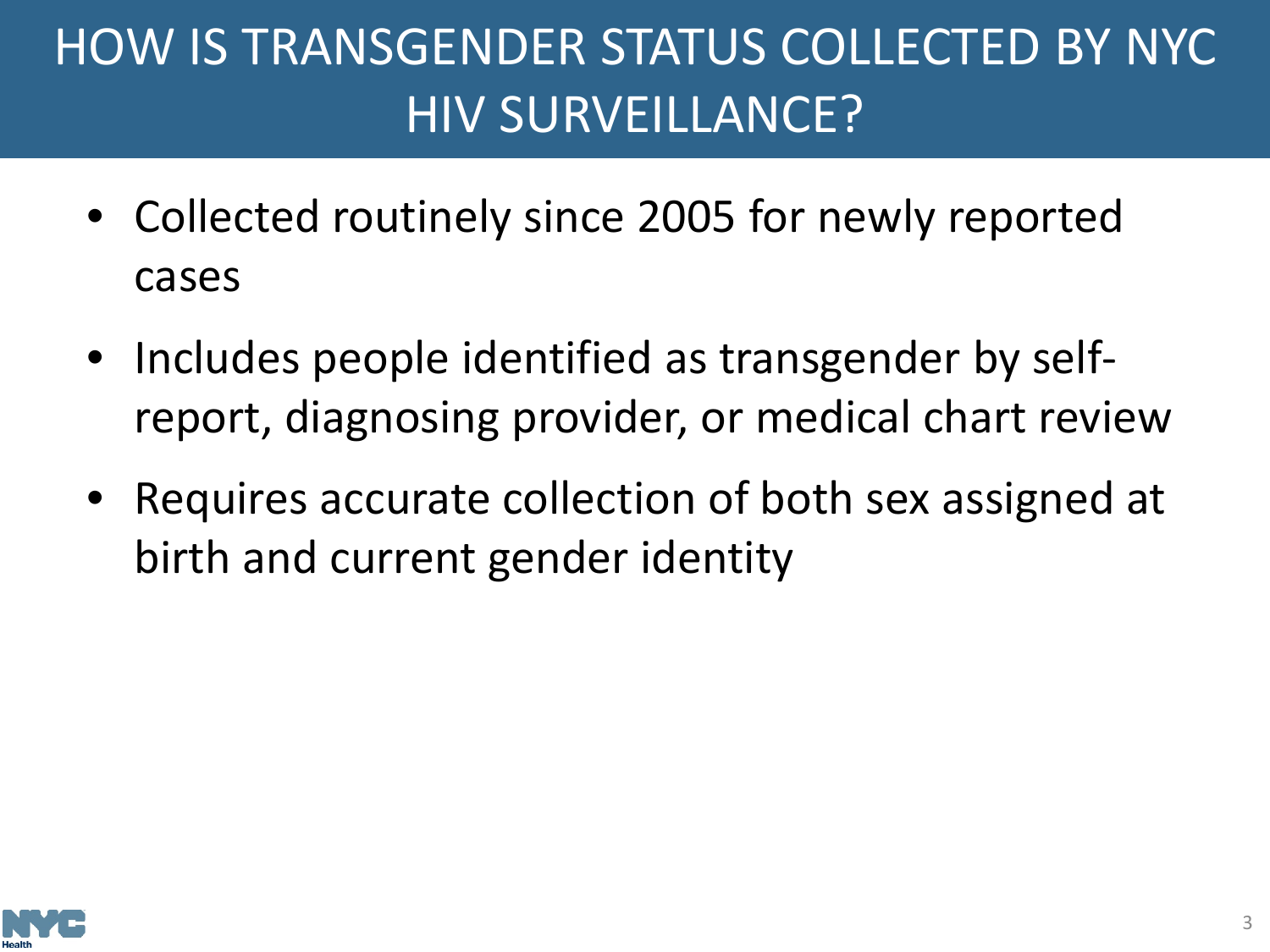# WHO IS CONSIDERED TRANSGENDER BY NYC HIV/AIDS SURVEILLANCE?

- People whose current gender identity differs from their sex assigned at birth
- Surveillance classifies all transgender people as one of:
	- Transgender woman (MTF) = male-to-female, male sex assigned at birth and identifies as a woman
	- Transgender man (FTM) = female-to-male, female sex assigned at birth and identifies as a man
- People classified as transgender can be of any sexual orientation and may or may not have received hormone therapy or sex reassignment surgery

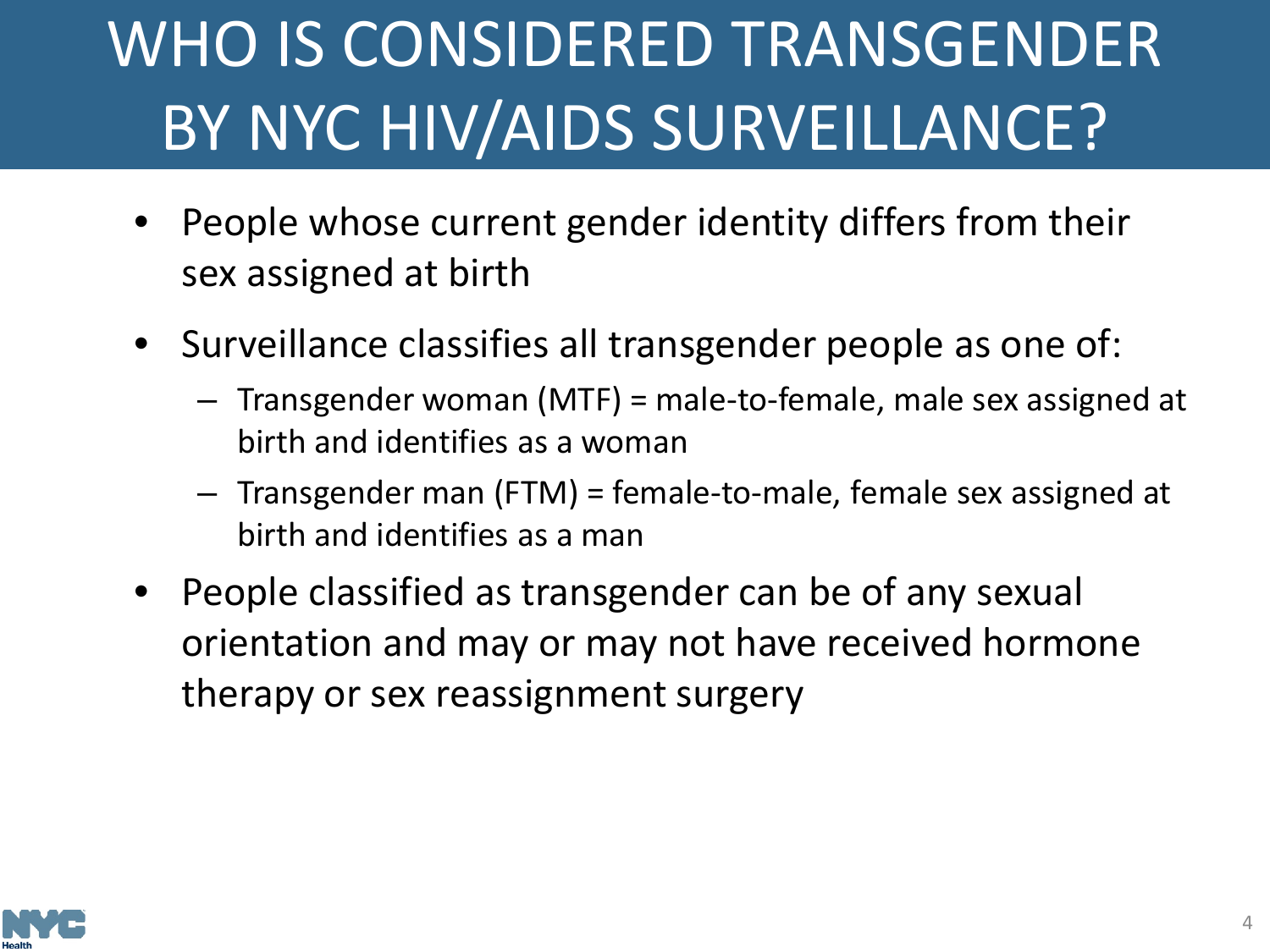# NEW HIV DIAGNOSES AMONG TRANSGENDER PEOPLE IN NYC, 2010-2014

- 234 new HIV diagnoses in 2010-2014
	- 232 transgender women (MTF; 99%)
	- 2 transgender men (FTM; 1%)
- Includes 21 diagnoses of HIV concurrent with AIDS\* (9%) in 2010-2014
- Transgender people comprised 1.5% of all new HIV diagnoses in NYC in 2010-2014
- 49 new HIV diagnoses in 2014
	- 48 transgender women (MTF; 98%)
	- 1 transgender men (FTM; 2%)

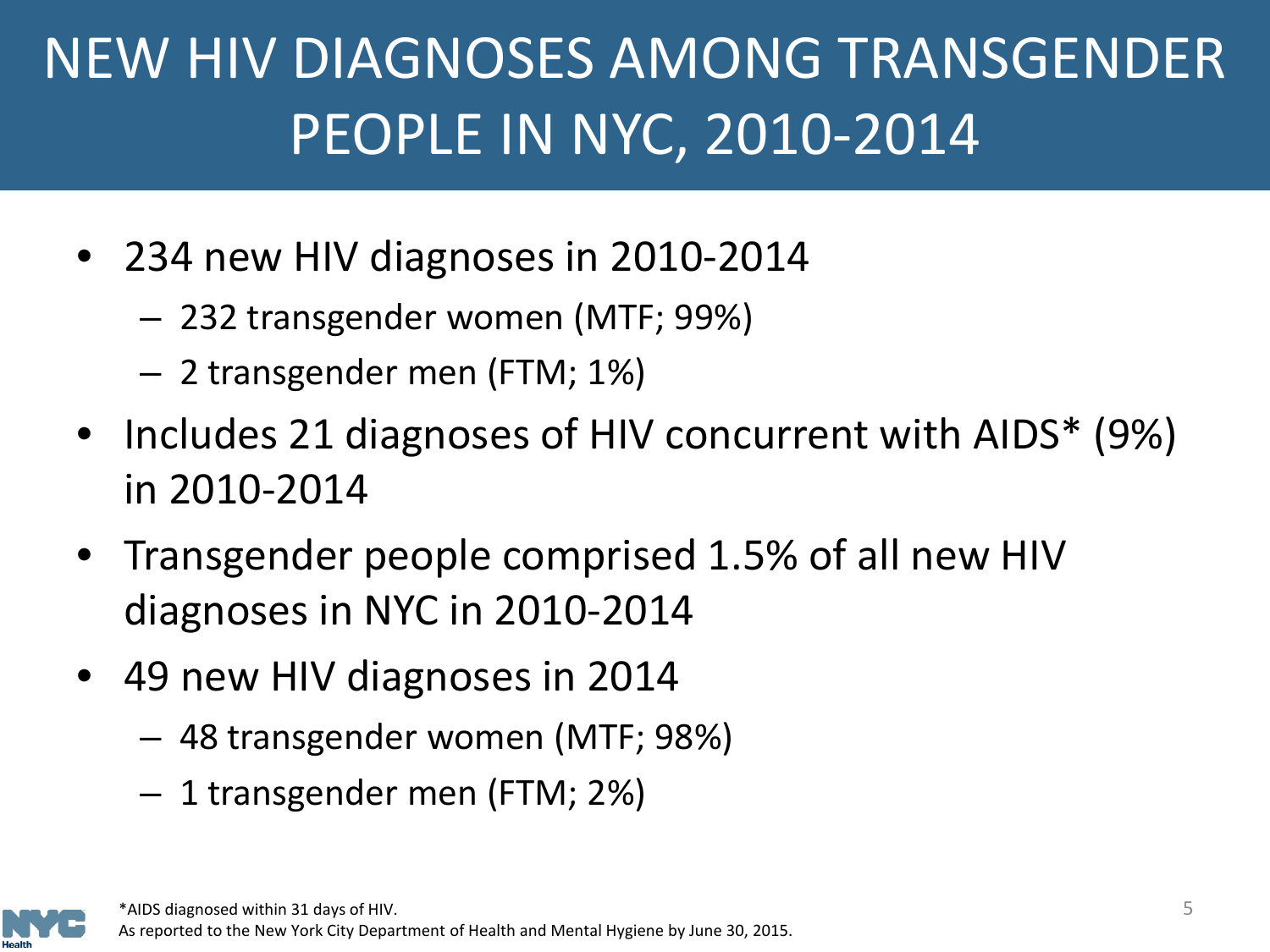#### NEW HIV DIAGNOSES AMONG TRANSGENDER PEOPLE BY GENDER IDENTITY AND YEAR OF DIAGNOSIS IN NYC, 2010-2014



**Between 2010 and 2014, 234 transgender people were newly diagnosed with HIV. This included 42-53 transgender women (MTF) and 0-1 transgender men (FTM) each year.**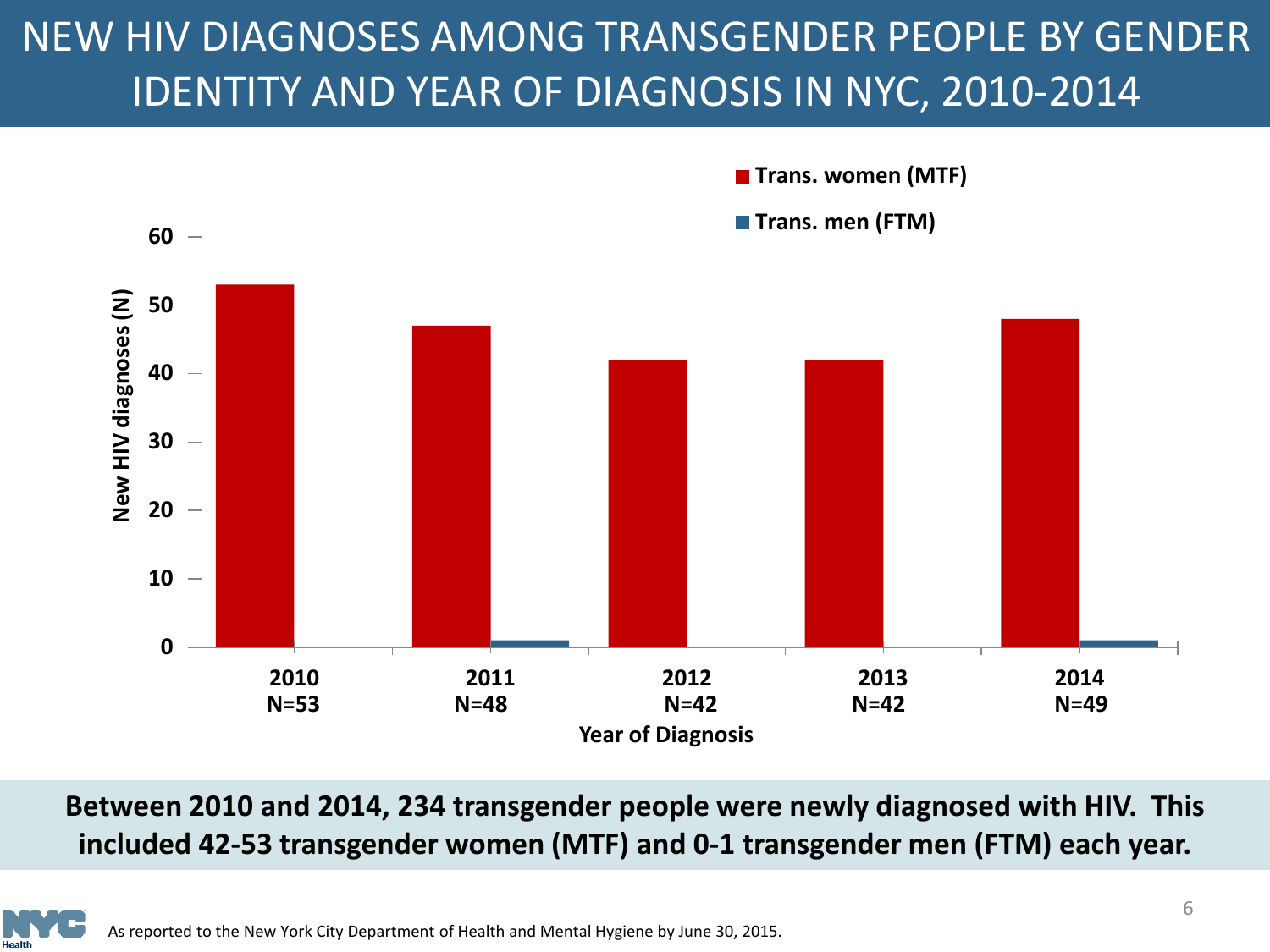### NEW HIV DIAGNOSES AMONG TRANSGENDER PEOPLE BY GENDER IDENTITY AND AGE AT DIAGNOSIS IN NYC, 2010-2014



**Newly diagnosed transgender women (MTF) were predominantly in their 20s. Newly diagnosed transgender men (FTM) were in their 20s and 30s.**

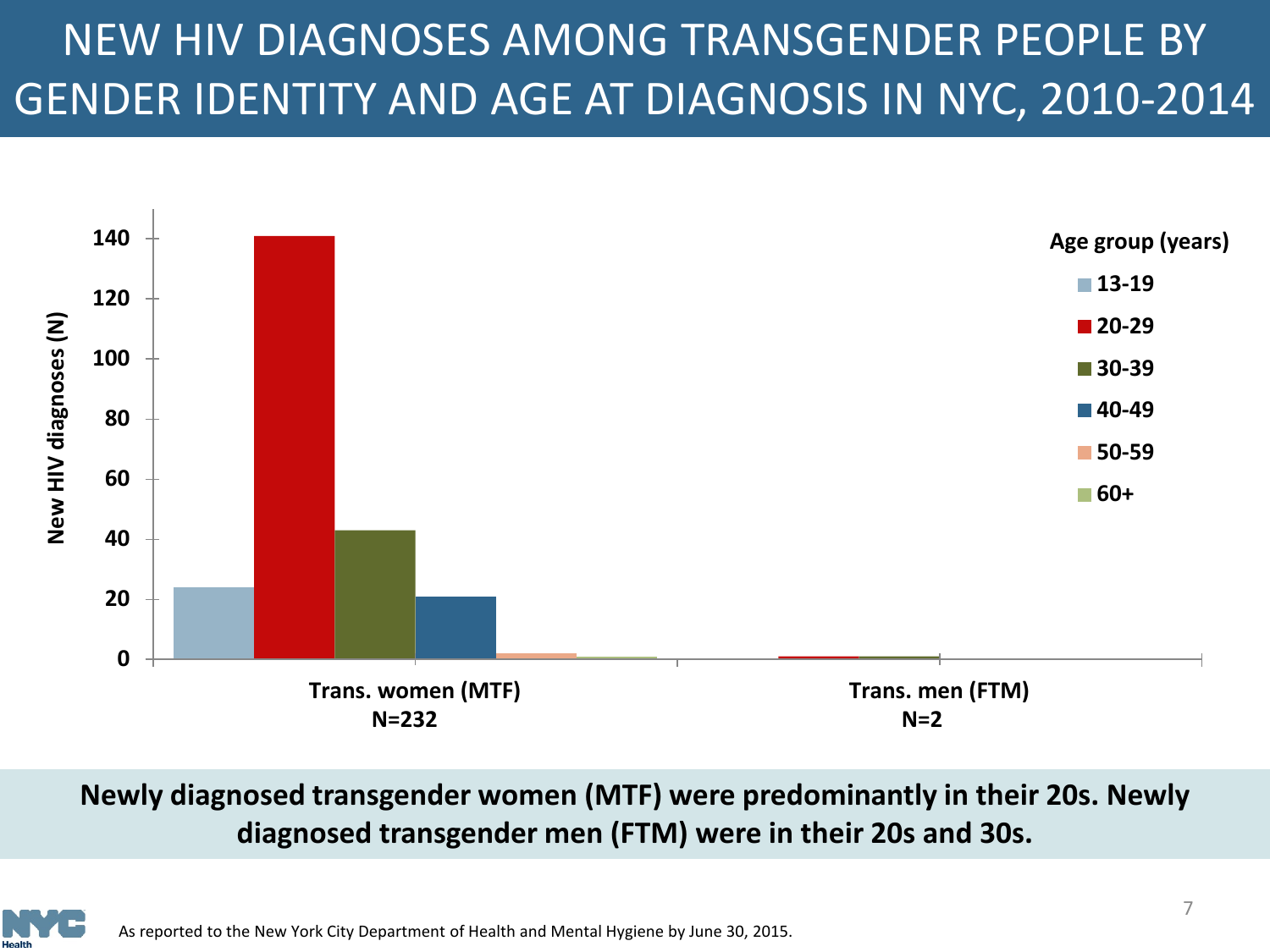## NEW HIV DIAGNOSES AMONG TRANSGENDER PEOPLE BY GENDER IDENTITY AND RACE/ETHNICITY IN NYC, 2010-2014



#### **About 93% of transgender women (MTF) newly diagnosed with HIV between 2010 and 2014 were Black or Latino/Hispanic. Newly diagnosed transgender men (FTM) were Latino/Hispanic and Black.**



Native American and multi-racial groups are not shown because of small numbers and numbered fewer than 5 people each. As reported to the New York City Department of Health and Mental Hygiene by June 30, 2015.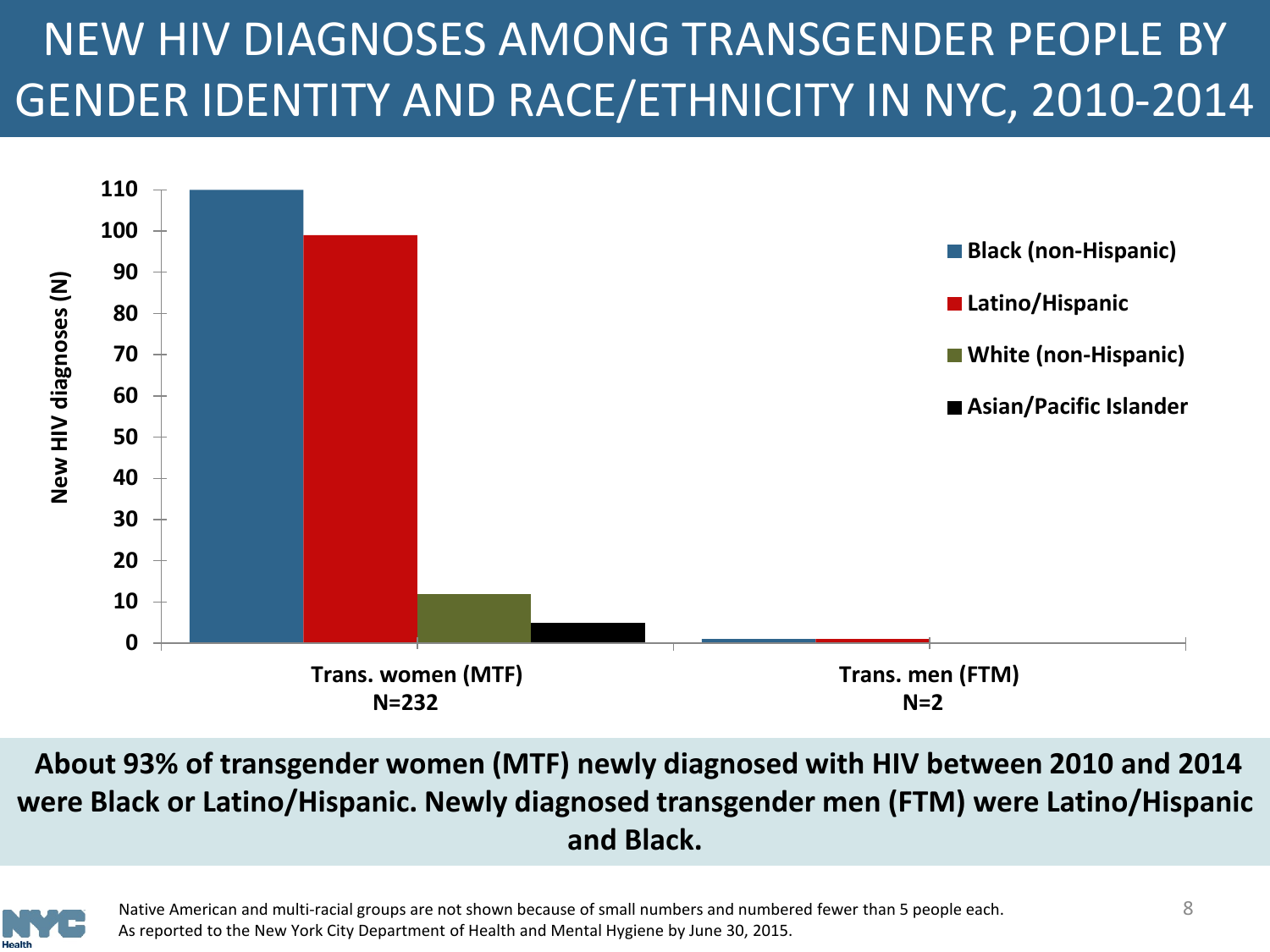### NEW HIV DIAGNOSES AMONG TRANSGENDER PEOPLE BY GENDER IDENTITY AND TYPE OF HIV RISK IN NYC, 2010-2014



#### **Sex with a male was the predominant type of HIV risk among newly diagnosed transgender women (MTF).**

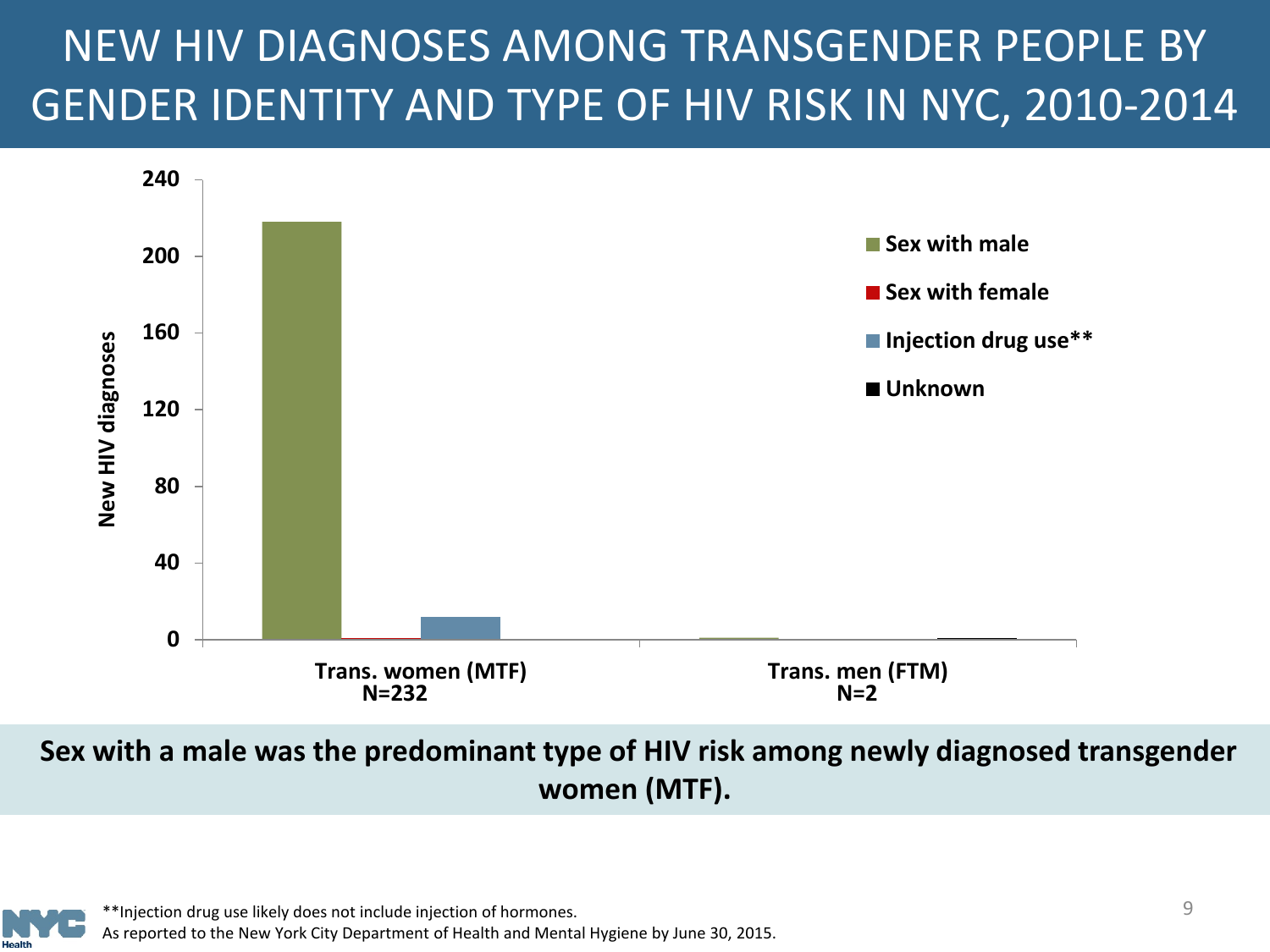#### NEW HIV DIAGNOSES AMONG TRANSGENDER PEOPLE BY GENDER IDENTITY AND BOROUGH\* IN NYC, 2010-2014



**Brooklyn, Manhattan, and Queens were home to the majority of newly diagnosed transgender women (MTF). Newly diagnosed transgender men (FTM) lived in the Bronx.**

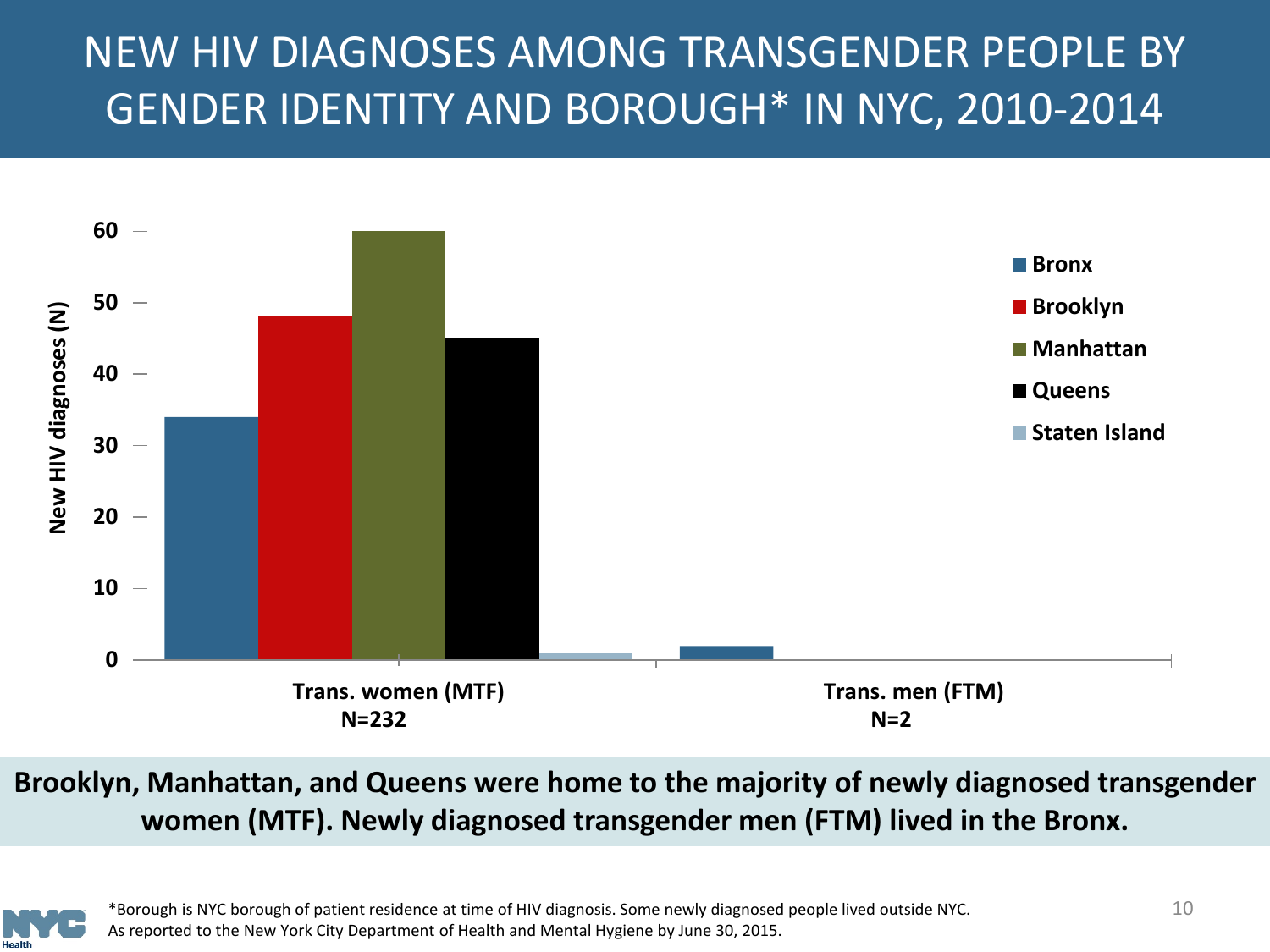#### NEW HIV DIAGNOSES AMONG TRANSGENDER PEOPLE BY UHF NEIGHBORHOOD IN NYC, 2010–2014



#### **West Queens\*, Chelsea-Clinton, Bedford Stuyvesant-Crown Heights, Fordham-Bronx Park, and Chelsea-Clinton had the highest numbers of newly diagnosed transgender people.**



\*Rikers Island is classified with the UHF neighborhood of West Queens. N=234 new HIV diagnoses among transgender people displayed on the map. As reported to the New York City Department of Health and Mental Hygiene by June 30, 2015.<br>As reported to the New York City Department of Health and Mental Hygiene by June 30, 2015.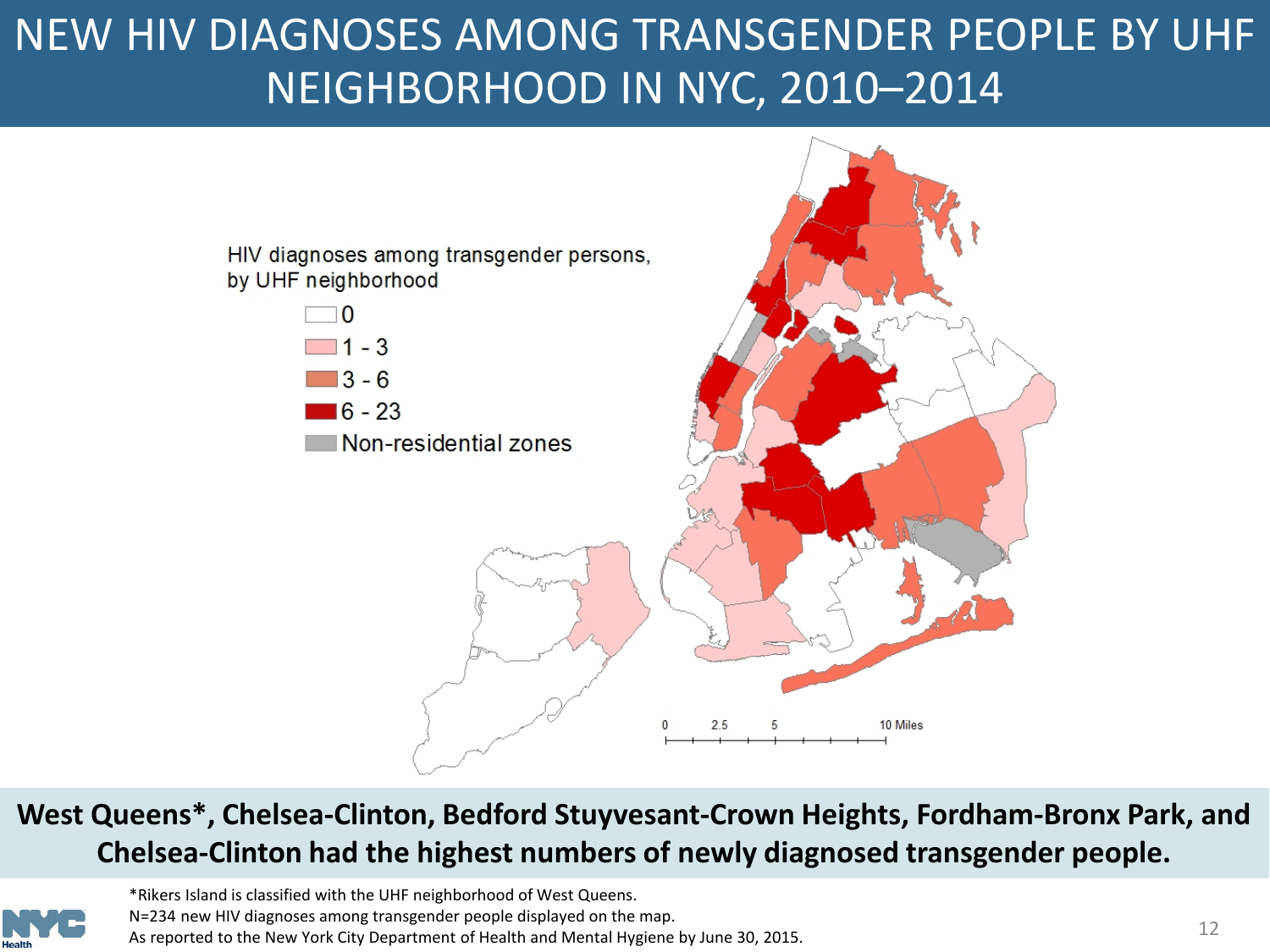### NEW HIV DIAGNOSES AMONG FOREIGN-BORN TRANSGENDER PEOPLE BY REGION OF BIRTH, NYC, 2010-2014



**Among transgender people newly diagnosed with HIV, 21% were foreign-born (n=49), of whom more than three-quarters were from Central America (including Mexico) and the Caribbean\*.**

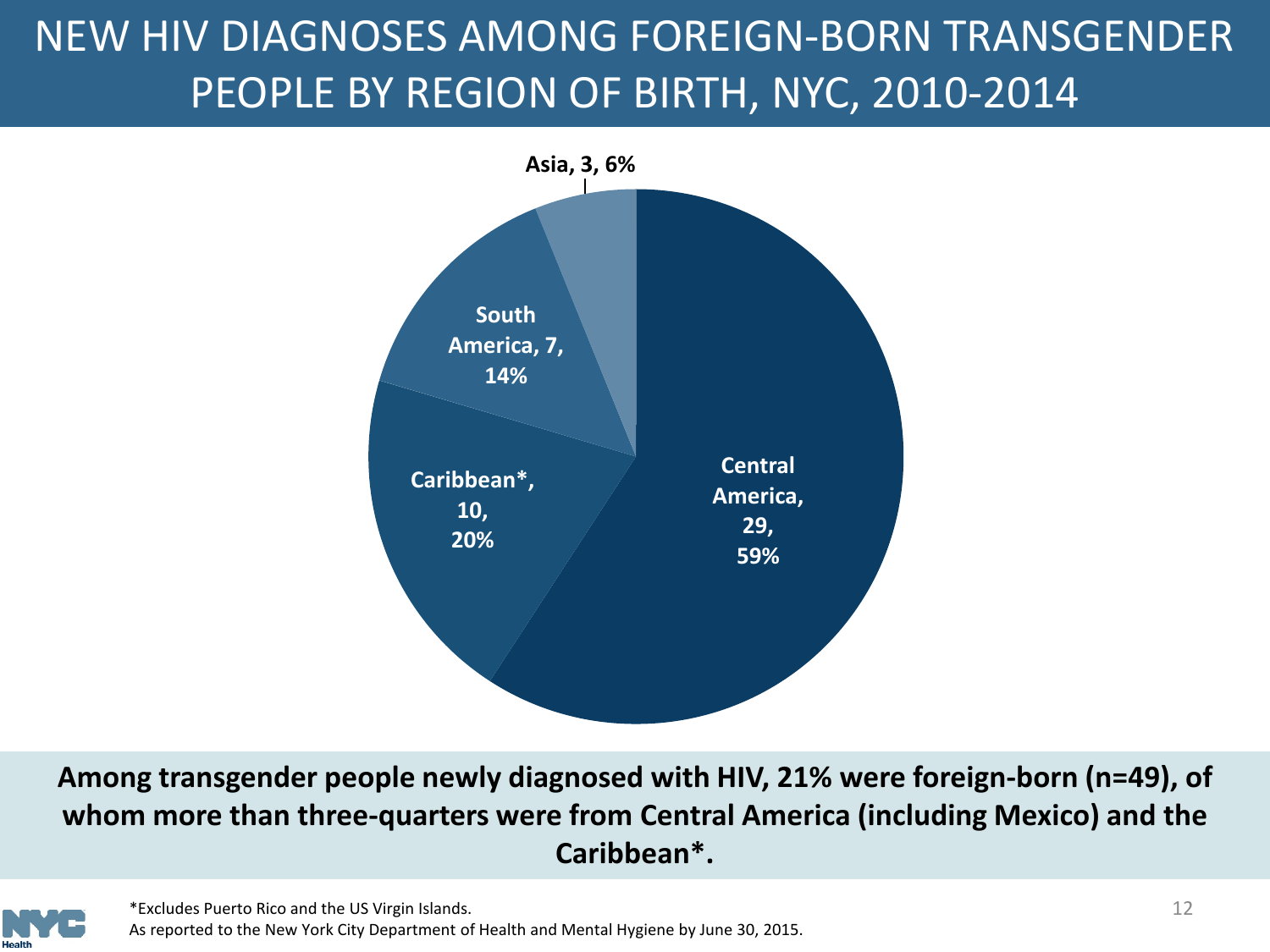#### PROPORTION OF NEWLY HIV-DIAGNOSED TRANSGENDER PEOPLE WITH TIMELY LINKAGE TO CARE<sup>1</sup> IN NYC, 2014



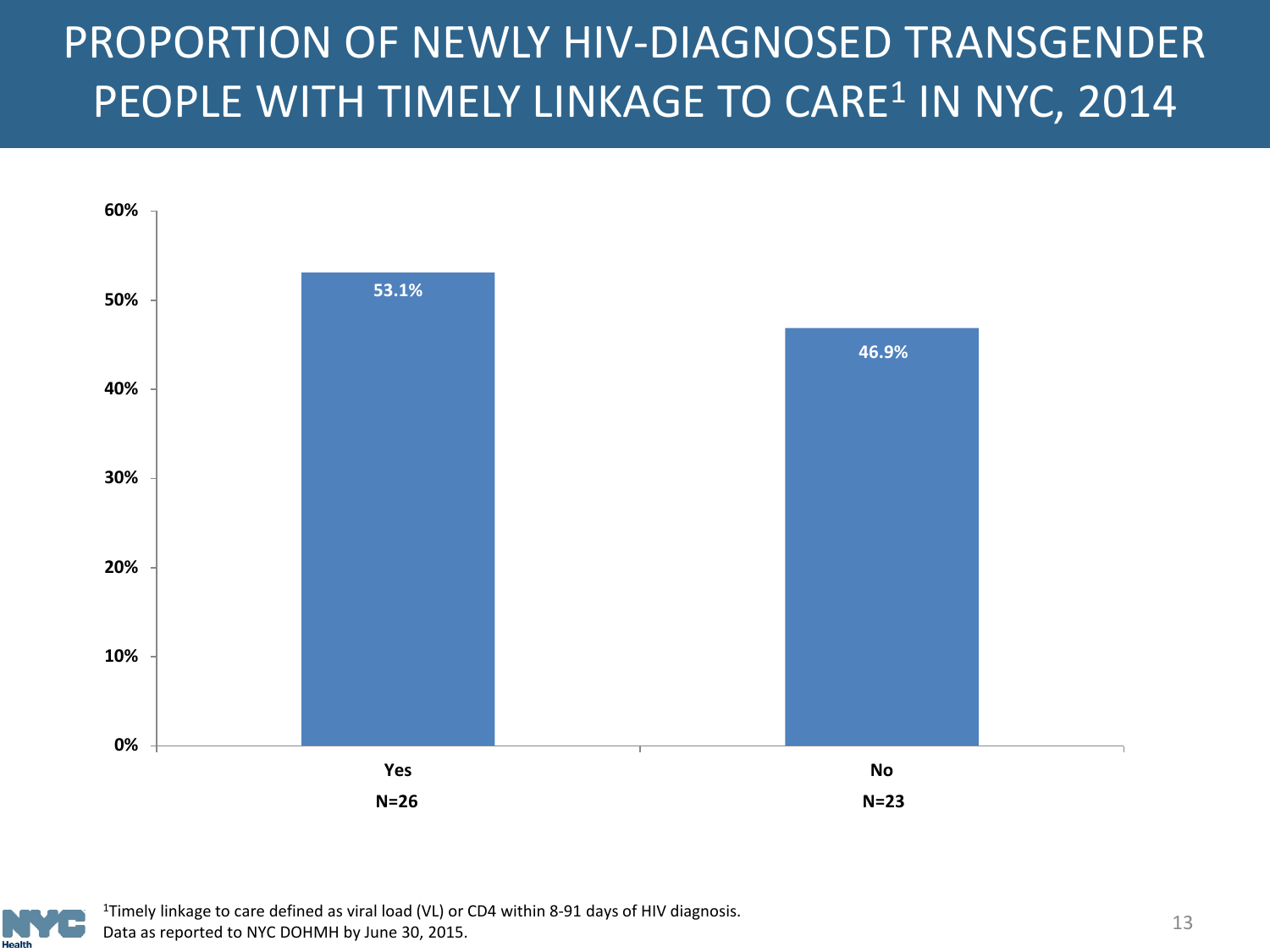#### HIV CARE INDICATORS FOR TRANSGENDER PEOPLE LIVING WITH HIV/AIDS IN NYC, 2014





1Retained in care: At least 2 CD4 and/or VL tests ≥90 days apart in 2014, excluding tests within 7 days of HIV diagnosis.

2Viral suppression: Most recent VL in 2014 was ≤200 copies/mL.

Data as reported to NYC DOHMH by June 30, 2015.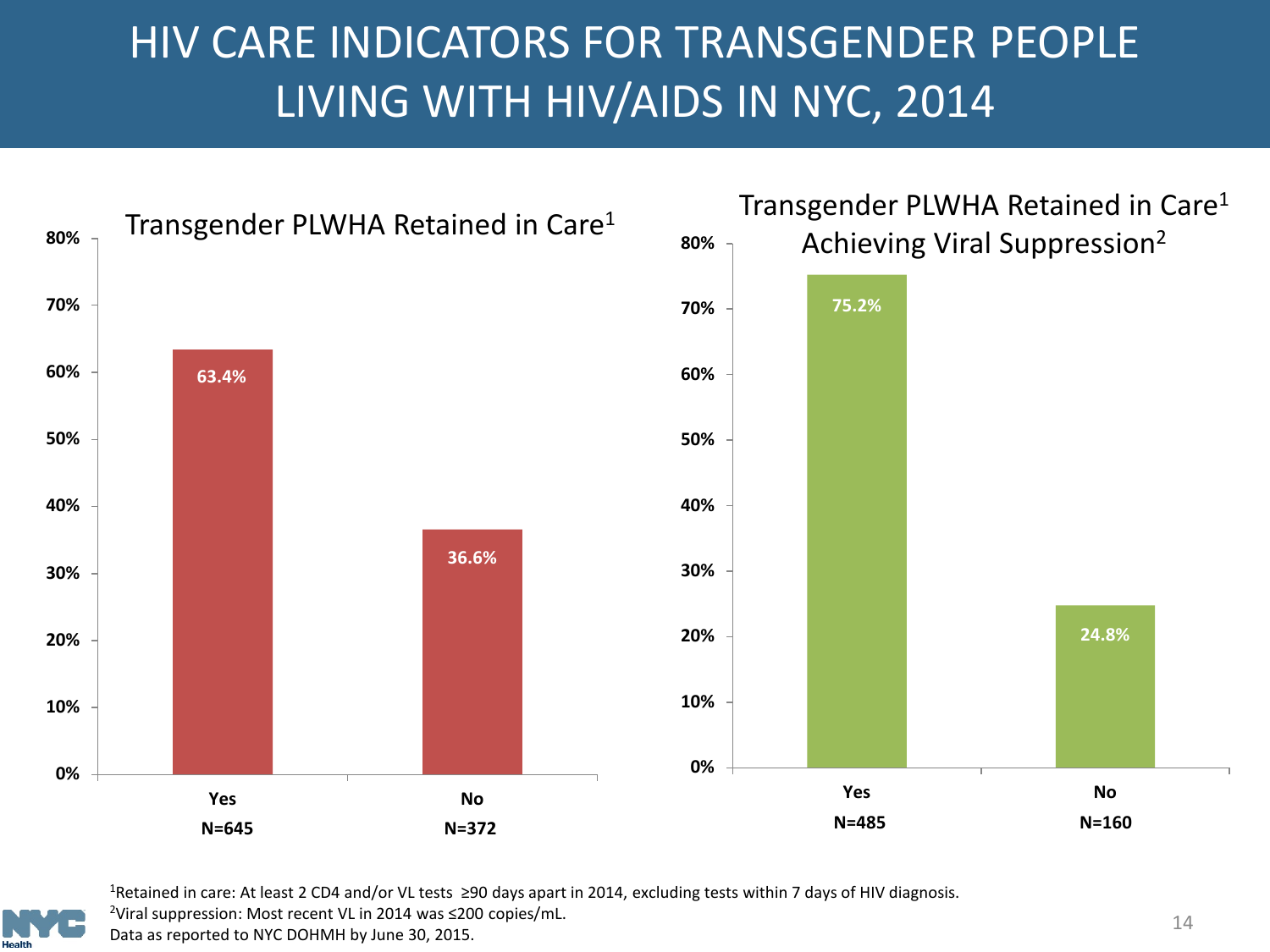#### PROPORTION OF TRANSGENDER HIV-INFECTED PEOPLE ENGAGED IN SELECTED STAGES OF THE HIV CARE CONTINUUM IN NYC, 2014



#### **Of the approximately 900 transgender people infected with HIV in NYC in 2014, 61% had a suppressed viral load.**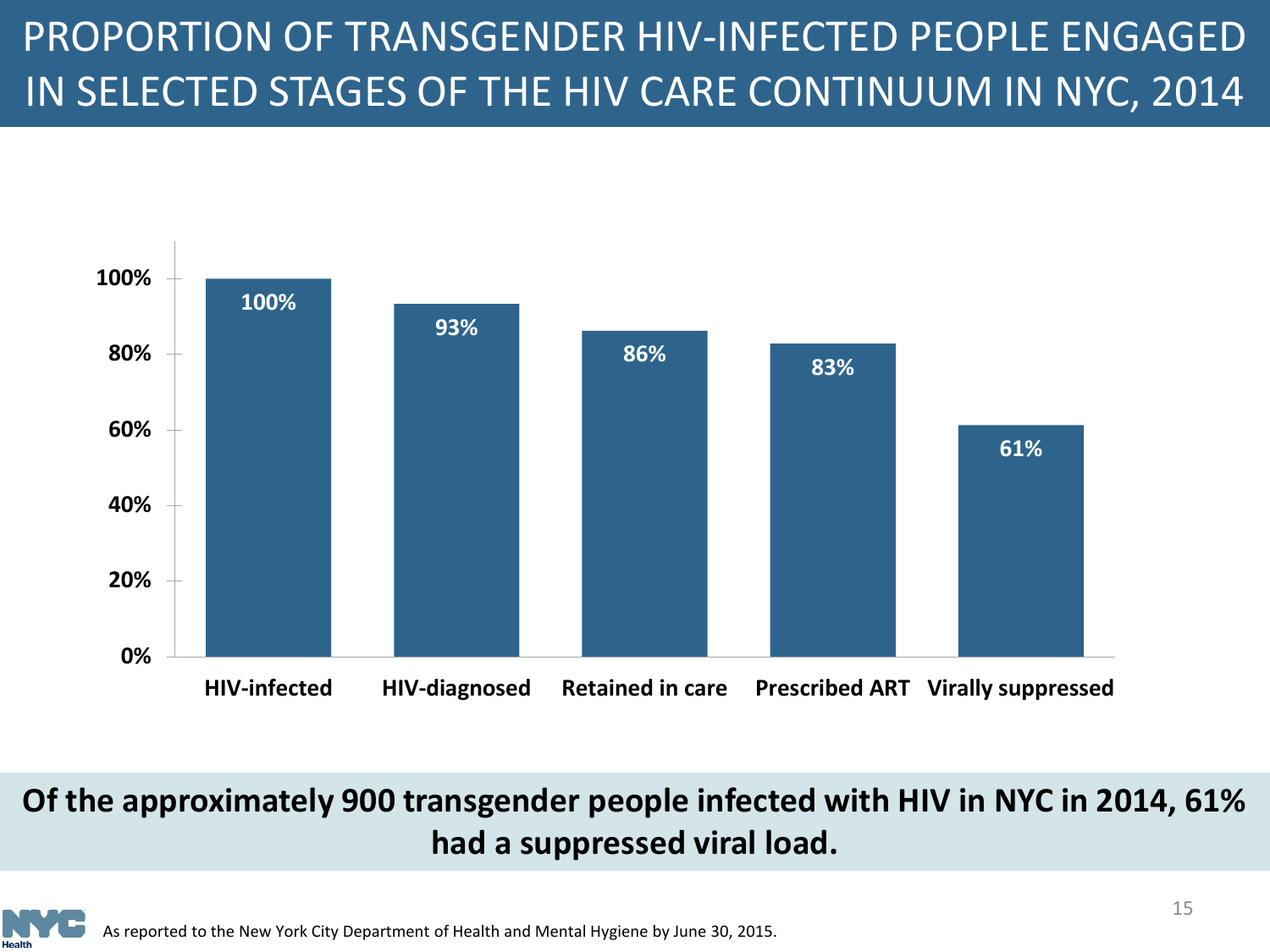### HIV DIAGNOSES AND CARE AMONG TRANSGENDER PEOPLE AND COMPARISON WITH MSM IN NYC, 2006-2011

- Analysis to compare outcomes of the 260 transgender women and 10,675 MSM who were newly diagnosed with HIV in NYC from 2006-2011
- Transgender women and MSM were found to be equally likely to be diagnosed with AIDS concurrently with HIV, and to have timely linkage to care. However, transgender women were found to be less likely to achieve viral suppression within 12 months of diagnosis compared with MSM.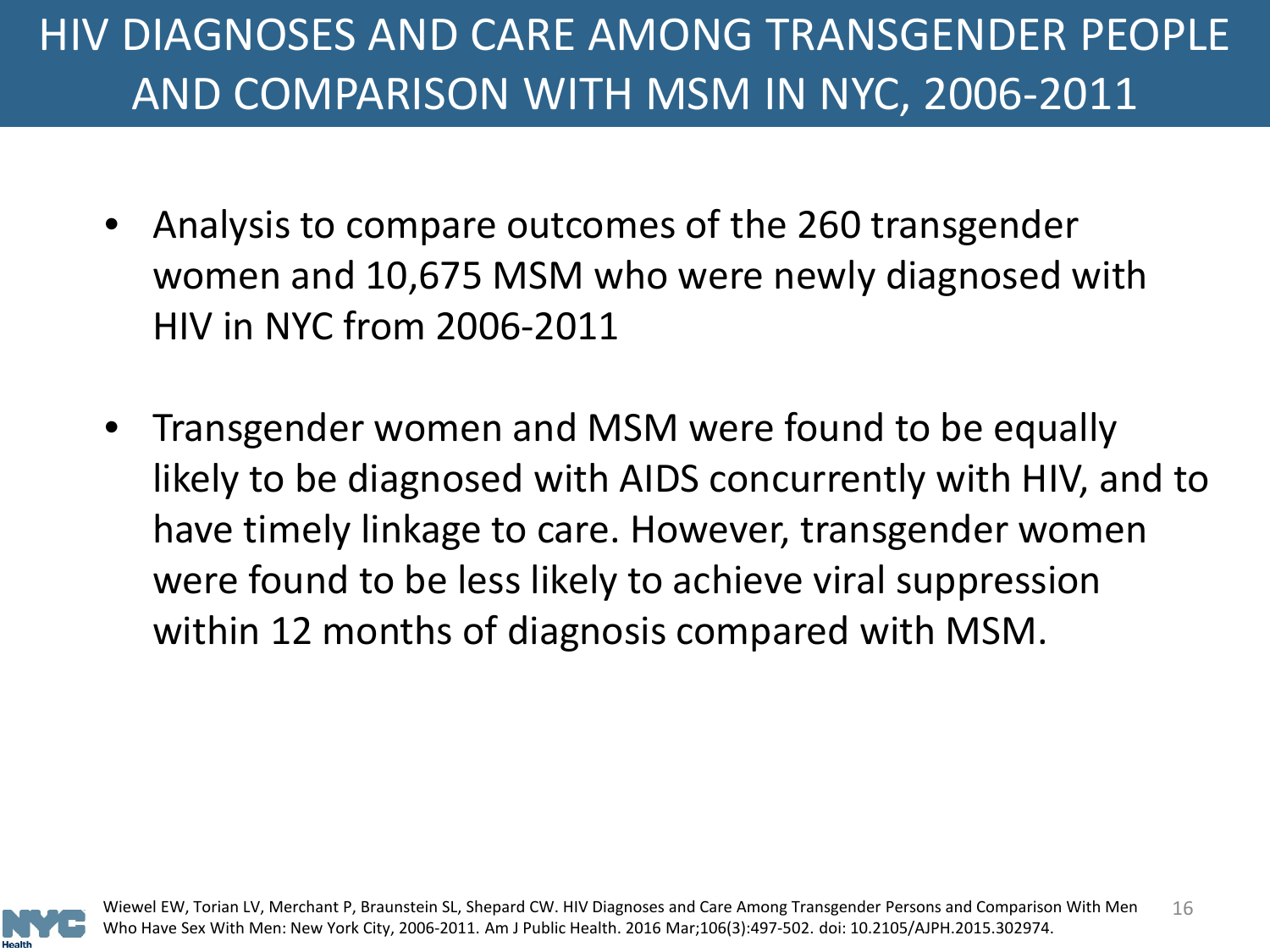#### DELAYED LINKAGE TO CARE AMONG TRANSGENDER WOMEN AND MEN WHO HAVE SEX WITH MEN NEWLY DIAGNOSED WITH HIV: NEW YORK CITY, 2006-2011

|                               | Total, No.<br>(Column %) | <b>Delayed Linkage to</b><br>Care, No. (Row %) | <b>AOR (95% CI)</b> |
|-------------------------------|--------------------------|------------------------------------------------|---------------------|
| <b>Total</b>                  | 10,935 (100.0)           | 4,182 (38.2)                                   |                     |
| <b>Population</b>             |                          |                                                |                     |
| -Transgender<br>Women         | 260(2.4)                 | 122 (46.9)                                     | 1.16(0.88, 1.51)    |
| -Men who have sex<br>with men | 10,675 (97.6)            | 4,060 (38.0)                                   | $1$ (Ref)           |



17 AOR= adjusted odds ratio; CI=confidence interval. Delayed linkage to care was defined as having no laboratory evidence of HIV-related medical care (i.e., viral load or CD4 test) within 8-91 days of HIV diagnosis . Adjusted for year of HIV diagnosis, timeliness of HIV diagnosis, type of diagnosing facility, age at diagnosis, race/ethnicity, area of birth, history of homelessness, incarceration history, and place and poverty level of residence at diagnosis.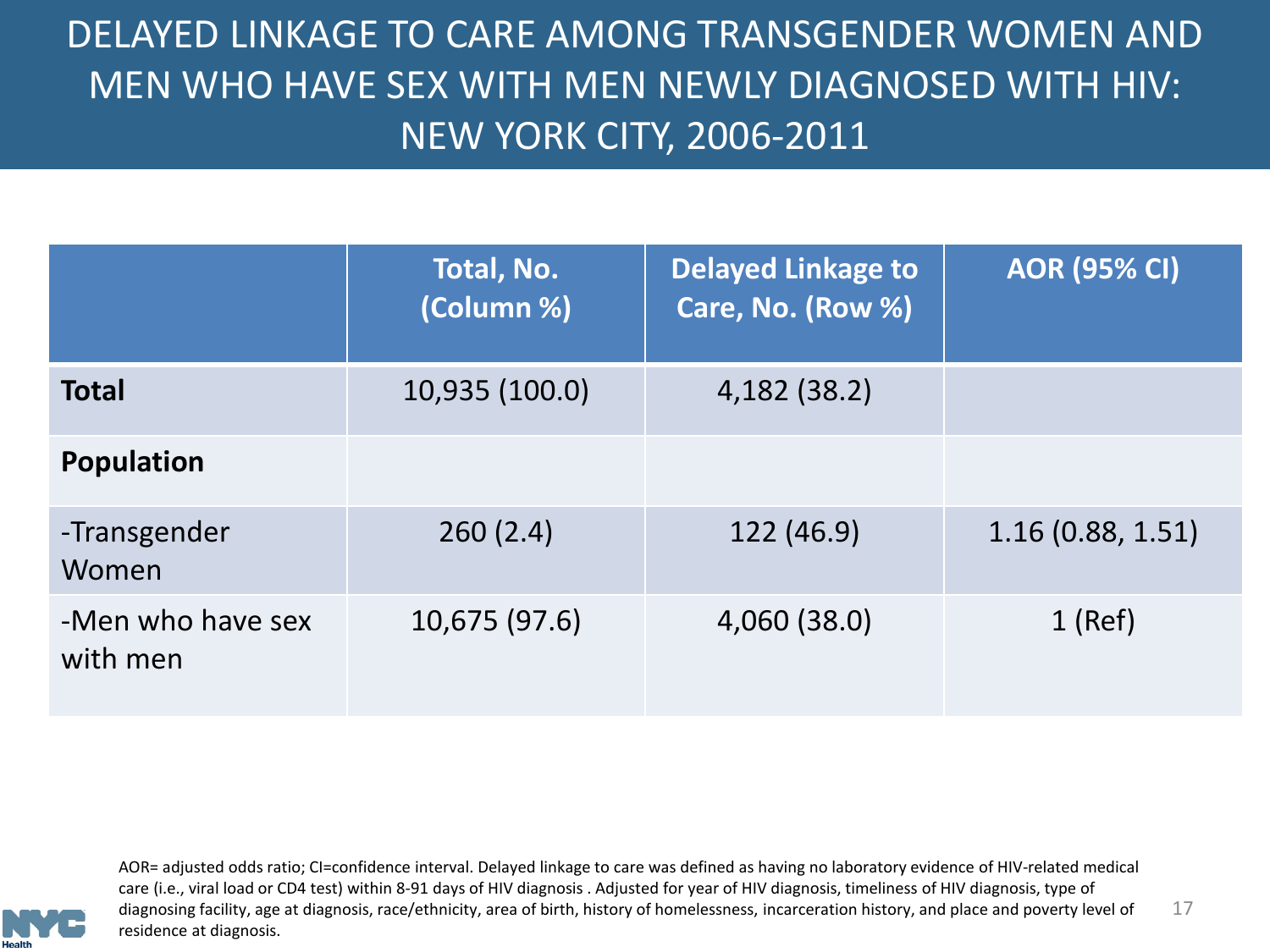NON-ACHIEVEMENT OF HIV VIRAL SUPPRESSION WITHIN 1 YEAR OF DIAGNOSIS AMONG TRANSGENDER WOMEN AND MSM NEWLY DIAGNOSED WITH HIV, OVERALL AND AMONG THOSE WITH TIMELY LINKAGE TO CARE: NEW YORK CITY, 2006-2011

|                       | <b>All Newly Diagnosed Persons</b> |                        |                       | <b>Newly Diagnosed Persons With Timely</b><br>Linkage to Care <sup>a</sup> |                        |                        |  |
|-----------------------|------------------------------------|------------------------|-----------------------|----------------------------------------------------------------------------|------------------------|------------------------|--|
|                       | Total, No.<br>$(Col\%)$            | Not VS, No.<br>(Row %) | <b>AOR</b><br>95% CI) | Total, No.<br>(Col %)                                                      | Not VS, No.<br>(Row %) | <b>AOR</b><br>(95% CI) |  |
| <b>Total</b>          | 10,935<br>(100.0)                  | 6,508<br>(59.5)        |                       | 6,753<br>(100.0)                                                           | 2,988<br>(44.2)        |                        |  |
| Population            |                                    |                        |                       |                                                                            |                        |                        |  |
| -Transgender<br>women | 260<br>(2.4)                       | 188<br>(72.3)          | 1.56<br>(1.14, 2.16)  | 138<br>(2.0)                                                               | 75<br>(54.3)           | 1.44<br>(0.99, 2.11)   |  |
| -MSM                  | 10,675<br>(97.6)                   | 6,320<br>(59.2)        | $1.00$ (Ref)          | 6,615<br>(98.0)                                                            | 2,913<br>(44.0)        | $1$ (Ref)              |  |

VS=virologically suppressed; AOR= adjusted odds ratio; CI=confidence interval. "Non-achievement of viral suppression" defined as having no suppressed (<400 copies/mL) viral load results within 365 days following diagnosis.

Adjusted for year of HIV diagnosis, CD4 count at diagnosis, age at diagnosis, race/ethnicity, history of homelessness, incarceration history (only in model with all newly diagnosed persons), and place and poverty level of residence at diagnosis.

18 aTimely linkage to care was defined as having laboratory evidence of HIV-related medical care (i.e., viral load or CD4 test) within 8-91 days of HIV diagnosis.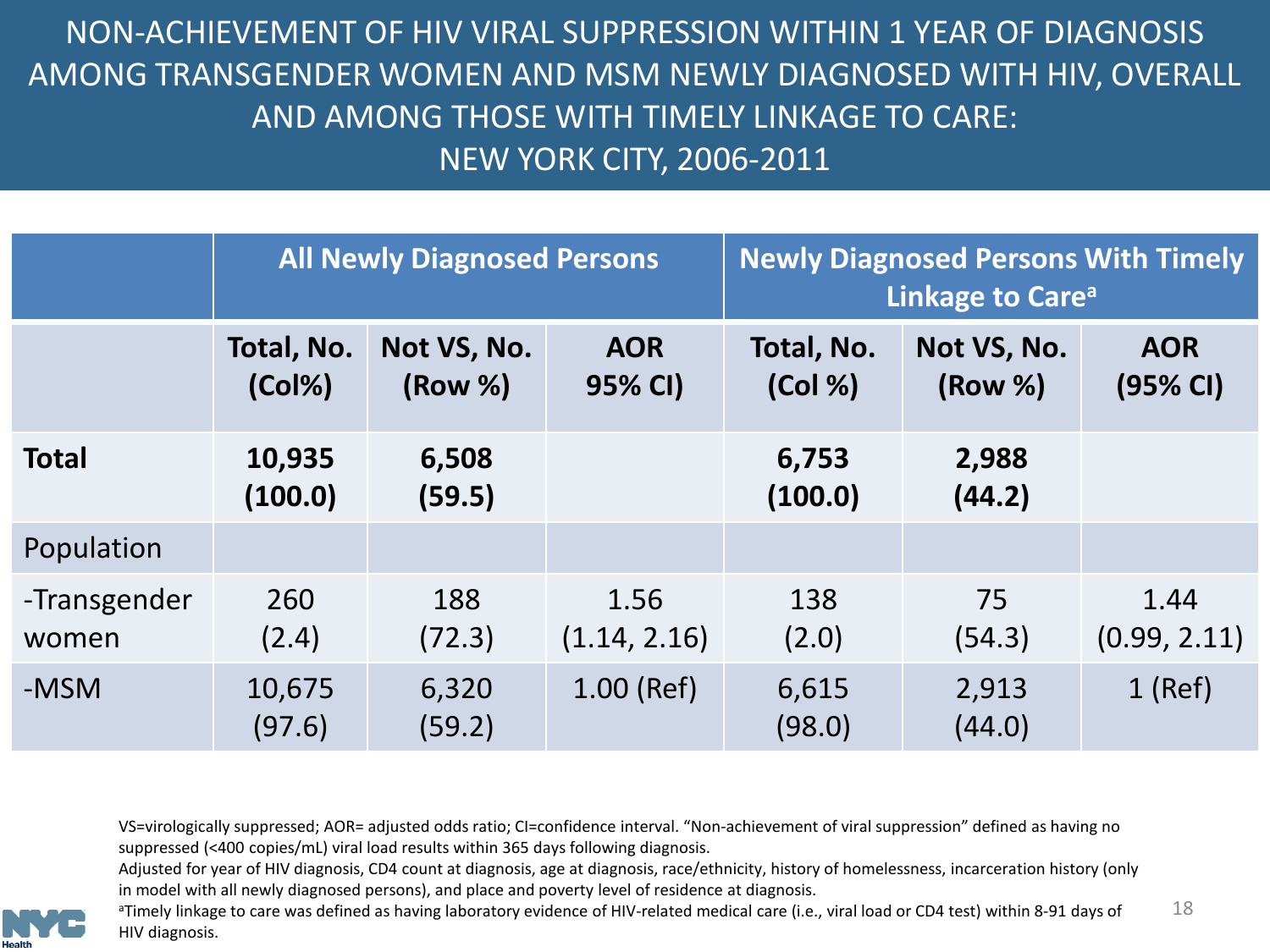# TRANSGENDER WOMEN SERVED BY RYAN WHITE PART A IN NYC

- Transgender women appear to account for 2.3% of all HIV+ clients served in NYC RWPA from Jan 2013-Dec 2015.
- *Electronic System for HIV/AIDS Reporting and Evaluation (eSHARE)*:
	- DOHMH-developed reporting system for HIV services contracts, including Ryan White Part A (RWPA)
	- Only goes back to 2012 for most RWPA contracts (2010 for Care Coordination)
	- Captures demographics, enrollments, services (individual and group), referrals, assessments, and outcome measures over time
	- Can be matched and merged with client-level HIV Surveillance Registry data for use of complete NYC laboratory reporting on viral load and CD4 tests

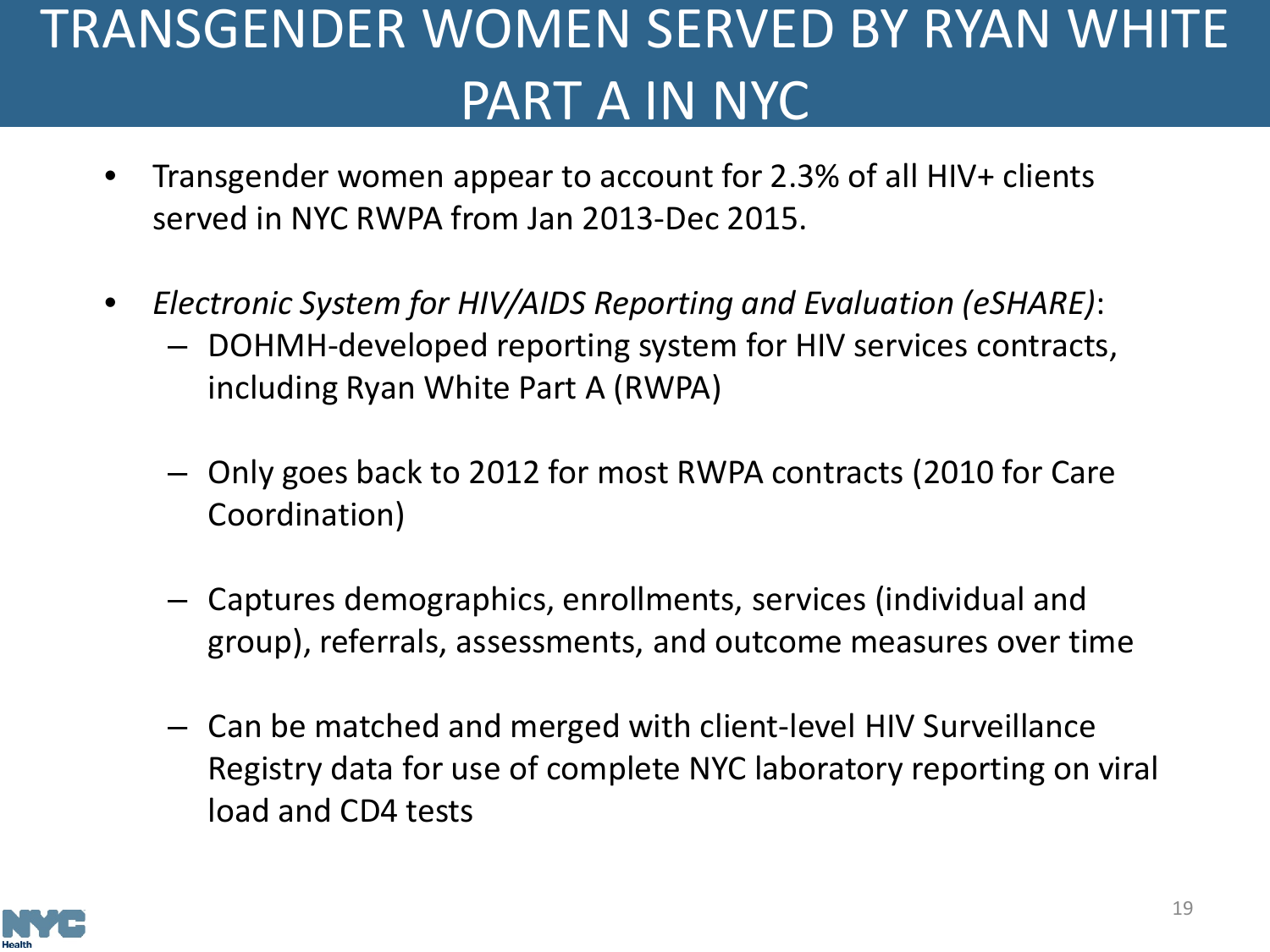### BASELINE CHARACTERISTICS OF NYC RWPA CLIENTS AS OF EARLIEST ESHARE ENROLLMENT, 2010-2016

| <b>Characteristic</b>                                                                                                                 | $(N=579)$ |      | <b>Transgender Women   All Other RWPA Clients</b><br>$(N=27,078)$ |       | χ2 p-Value |  |
|---------------------------------------------------------------------------------------------------------------------------------------|-----------|------|-------------------------------------------------------------------|-------|------------|--|
|                                                                                                                                       | N         | % A  | N                                                                 | $%^A$ |            |  |
| <b>Age Group</b>                                                                                                                      |           |      |                                                                   |       |            |  |
| Under 30                                                                                                                              | 173       | 29.9 | 3672                                                              | 13.6  | < .0001    |  |
| 30-49                                                                                                                                 | 320       | 55.3 | 12597                                                             | 46.5  |            |  |
| $50+$                                                                                                                                 | 86        | 14.9 | 10809                                                             | 39.9  |            |  |
| <b>Race/Ethnicity</b>                                                                                                                 |           |      |                                                                   |       |            |  |
| <b>Black</b>                                                                                                                          | 294       | 50.8 | 14269                                                             | 52.7  |            |  |
| White                                                                                                                                 | 23        | 4.0  | 2516                                                              | 9.3   | < .0001    |  |
| Hispanic                                                                                                                              | 236       | 40.8 | 9261                                                              | 34.2  |            |  |
| Other                                                                                                                                 | 26        | 4.5  | 1032                                                              | 3.8   |            |  |
| <b>Employment</b>                                                                                                                     |           |      |                                                                   |       |            |  |
| Unemployed                                                                                                                            | 472       | 81.5 | 20063                                                             | 74.1  | 0.043      |  |
| Employed                                                                                                                              | 59        | 10.1 | 3324                                                              | 12.3  |            |  |
| <b>Education Level</b>                                                                                                                |           |      |                                                                   |       |            |  |
| Less than high school degree                                                                                                          | 211       | 36.4 | 9143                                                              | 33.8  |            |  |
| High School/GED or equivalent                                                                                                         | 150       | 25.9 | 6499                                                              | 24.0  | 0.016      |  |
| Some college or above                                                                                                                 | 128       | 22.1 | 7461                                                              | 27.6  |            |  |
| <b>Insurance Status</b>                                                                                                               |           |      |                                                                   |       |            |  |
| Uninsured                                                                                                                             | 92        | 16.9 | 3281                                                              | 12.1  |            |  |
| <b>Insured</b>                                                                                                                        | 444       | 76.7 | 21577                                                             | 79.7  | 0.007      |  |
| <b>Housing Status</b>                                                                                                                 |           |      |                                                                   |       |            |  |
| Unstable/temporary                                                                                                                    | 265       | 45.8 | 7315                                                              | 27.0  | < .0001    |  |
| Stable/permanent                                                                                                                      | 282       | 48.7 | 17429                                                             | 64.4  |            |  |
| <b>Household Income</b>                                                                                                               |           |      |                                                                   |       |            |  |
| <= 138% Federal Poverty Level                                                                                                         | 441       | 76.2 | 17342                                                             | 64.0  | < .0001    |  |
| >138-200% Federal Poverty Level                                                                                                       | 48        | 8.3  | 3894                                                              | 14.4  |            |  |
| >200% Federal Poverty Level<br><sup>A</sup> Due to unknown or declined responses, percentages may not always appear to add up to 100% | 5         | 0.9  | 432                                                               | 1.6   |            |  |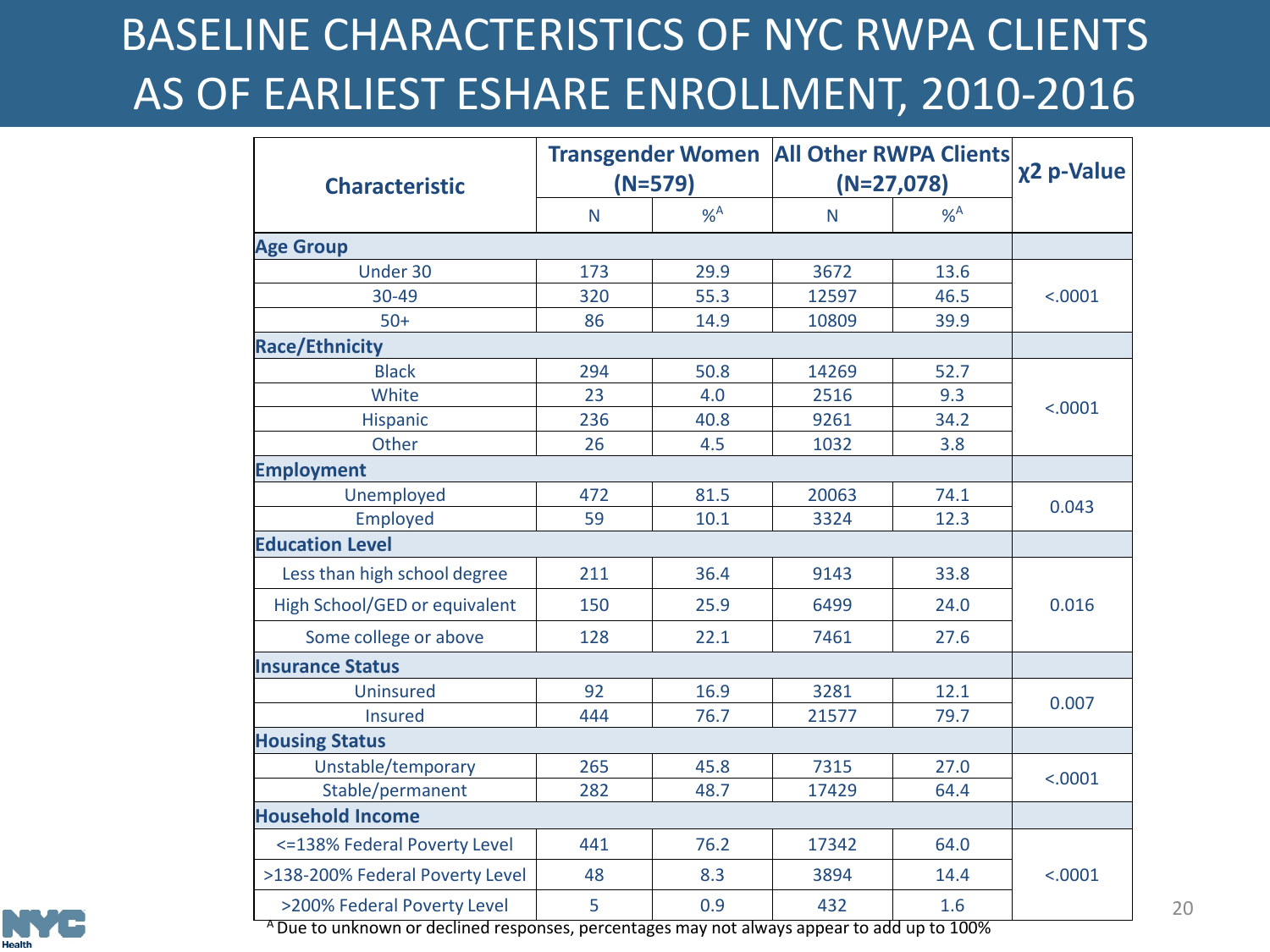## BASELINE CHARACTERISTICS OF NYC RWPA CLIENTS AS OF EARLIEST ESHARE ENROLLMENT, 2010-2016 (CONT'D)

| <b>Characteristic</b>                        | <b>Transgender Women</b><br>$(N=579)$ |        | <b>All Other RWPA Clients</b><br>$(N=27,078)$ |        | χ2 p-Value |  |
|----------------------------------------------|---------------------------------------|--------|-----------------------------------------------|--------|------------|--|
|                                              | N                                     | $\%^A$ | $\mathsf{N}$                                  | $\%^A$ |            |  |
| <b>Incarceration in the Past 12 Months</b>   |                                       |        |                                               |        |            |  |
| Yes                                          | 44                                    | 7.6    | 1270                                          | 4.7    |            |  |
| <b>No</b>                                    | 522                                   | 90.2   | 25411                                         | 93.8   | 0.001      |  |
| <b>Viral Load Suppression</b>                |                                       |        |                                               |        |            |  |
| Unsuppressed (>200<br>copies/mL)             | 265                                   | 45.8   | 11163                                         | 41.2   | < .0001    |  |
| Suppressed (<= 200<br>copies/mL)             | 212                                   | 36.6   | 12846                                         | 47.4   |            |  |
| <b>Mental Health Functioning (SF-12)</b>     |                                       |        |                                               |        |            |  |
| <b>Very Low (MCS score</b><br>$\leq$ = 37.0) | 101                                   | 17.4   | 4101                                          | 15.2   |            |  |
| Not Very Low (MCS score<br>>37.0             | 190                                   | 32.8   | 9892                                          | 36.5   | 0.045      |  |
| <b>Recent Hard Drug Use B,C</b>              |                                       |        |                                               |        |            |  |
| Yes                                          | 63                                    | 10.9   | 3036                                          | 11.2   | 0.71       |  |
| <b>No</b>                                    | 350                                   | 60.5   | 16042                                         | 59.2   |            |  |
| <b>Recent Injection B</b>                    |                                       |        |                                               |        |            |  |
| Yes                                          | 47                                    | 8.1    | 588                                           | 2.2    |            |  |
| <b>No</b>                                    | 334                                   | 57.7   | 15559                                         | 57.5   | < .0001    |  |
| <b>Recent Tobacco Use</b> <sup>B</sup>       |                                       |        |                                               |        |            |  |
| <b>Yes</b>                                   | 233                                   | 40.2   | 8294                                          | 30.6   | < .0001    |  |
| <b>No</b>                                    | 202                                   | 34.9   | 11209                                         | 41.4   |            |  |

A Due to unknown or declined responses, percentages may not always appear to add up to 100% <sup>B</sup> In the past 3 months



C Use of cocaine/crack, heroin, crystal meth, or prescription drugs to get high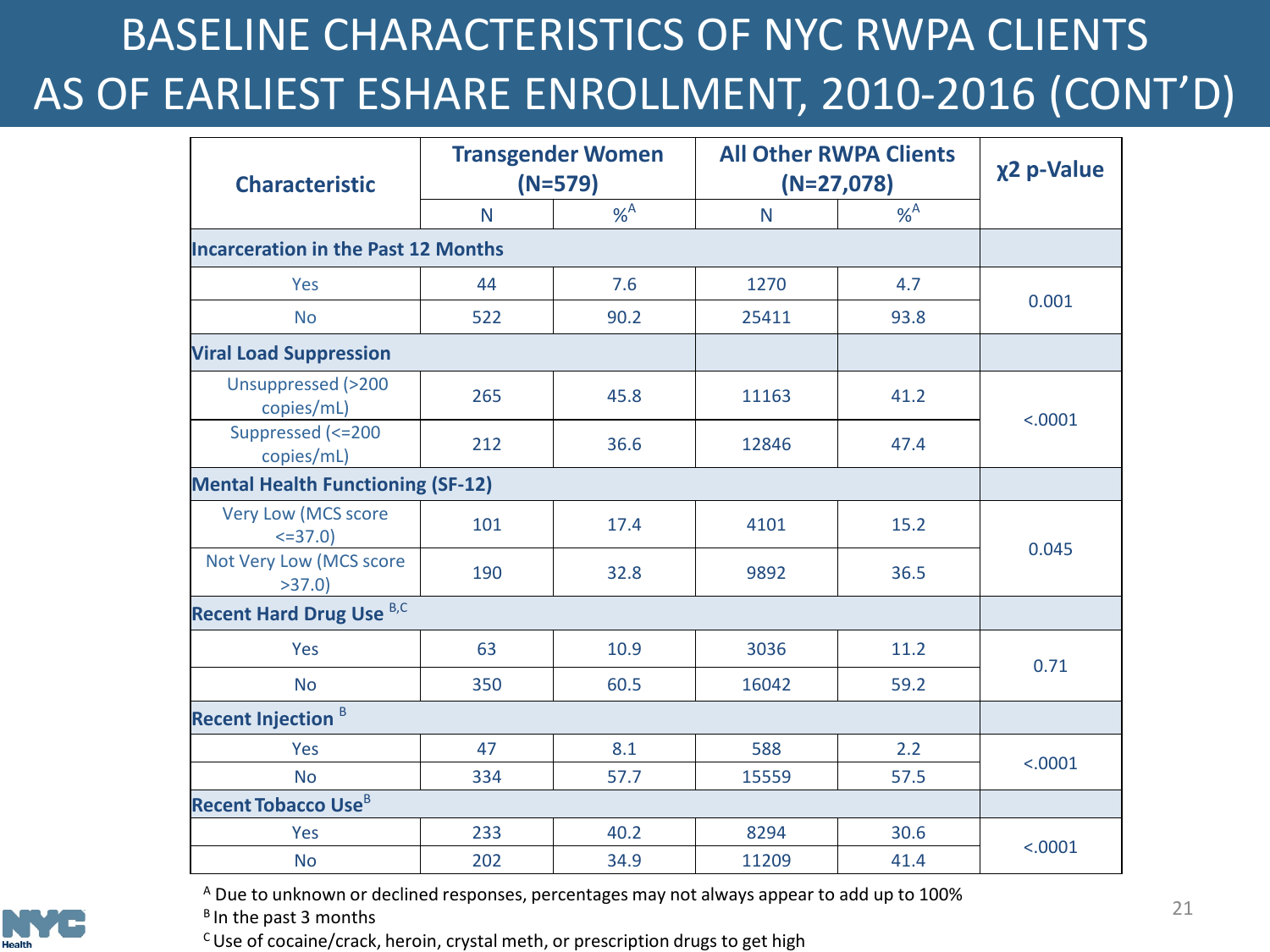### RWPA SERVICE UTILIZATION\* AMONG TRANSGENDER WOMEN AND AMONG OTHER RWPA CLIENTS, 2013-2015



#### **Percentage of Clients Served**

\*Clients can be enrolled in more than one service category at a time

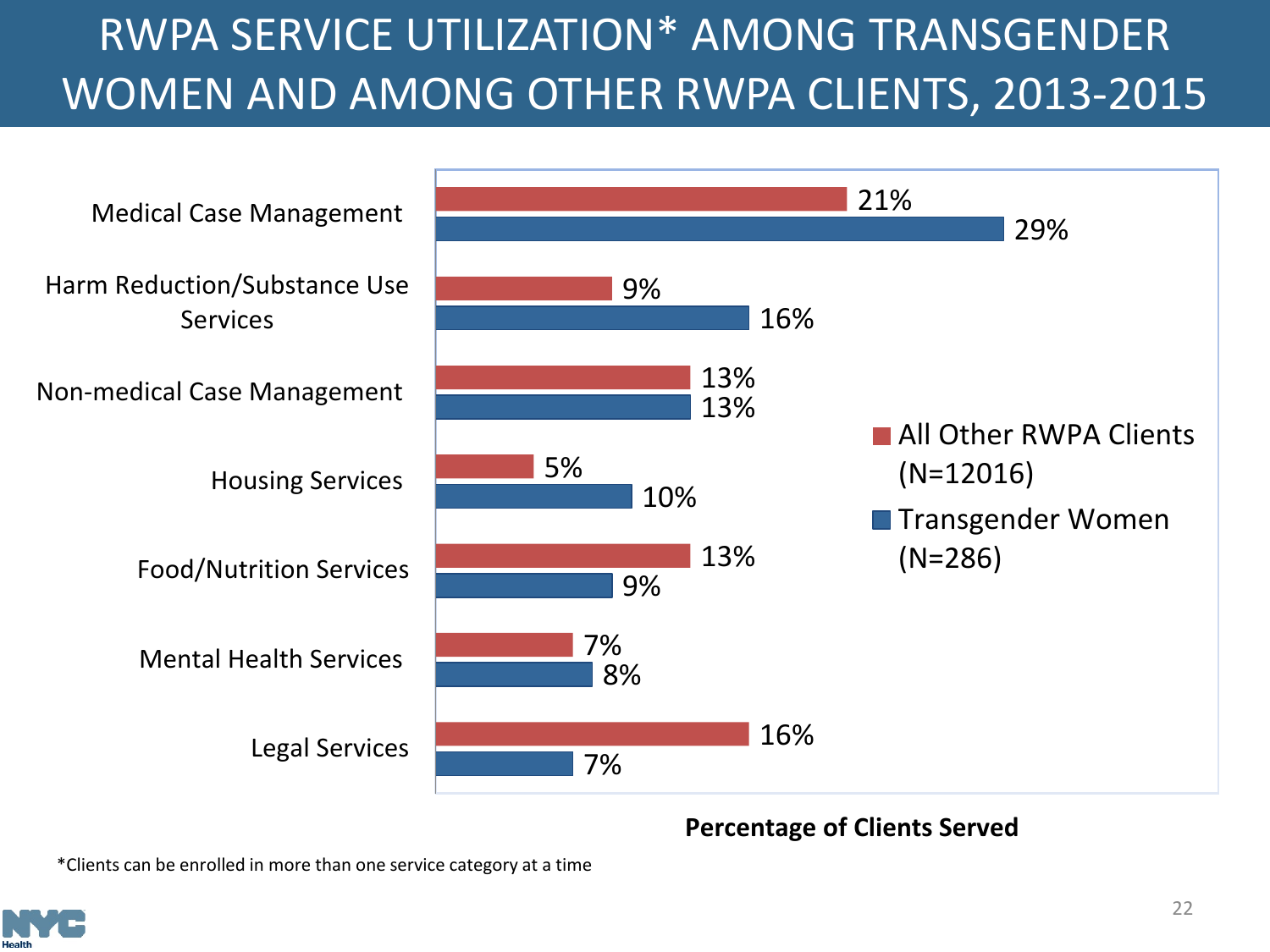# RWPA SERVICE UTILIZATION AMONG TRANSGENDER WOMEN BY AREA OF SERVICE NEED, 2013-2015

|                                | <b>Transgender Women (N=286)</b> |      |                                                      |      |  |
|--------------------------------|----------------------------------|------|------------------------------------------------------|------|--|
| <b>Service Need Area</b>       | <b>Had Need</b>                  |      | <b>Had Service</b><br>(among those<br>with the need) |      |  |
|                                | N                                | %    | N                                                    | %    |  |
| <b>Food/Nutrition Services</b> | 261                              | 91.3 | 41                                                   | 15.7 |  |
| <b>Harm Reduction Services</b> | 65                               | 22.7 | 13                                                   | 20.0 |  |
| <b>Mental Health Services</b>  | 84                               | 29.4 | 27                                                   | 32.1 |  |
| <b>Housing Services</b>        | 161                              | 56.3 | 56                                                   | 34.8 |  |

#### **Definition of Need:**

1. Food/nutrition services: very low income (<=130% of Federal Poverty Level) or food insufficiency

2. Harm reduction services: recent hard drug use

3. Mental health services: low mental health functioning (mental component summary score <=37.0 on the SF-12 functional health assessment)

4. Housing services: unstable housing (homelessness or transitional/temporary housing) **Note:** Service = receipt of at least one service in the service category shown, within 6 months (before or after) the assessment indicating the need.

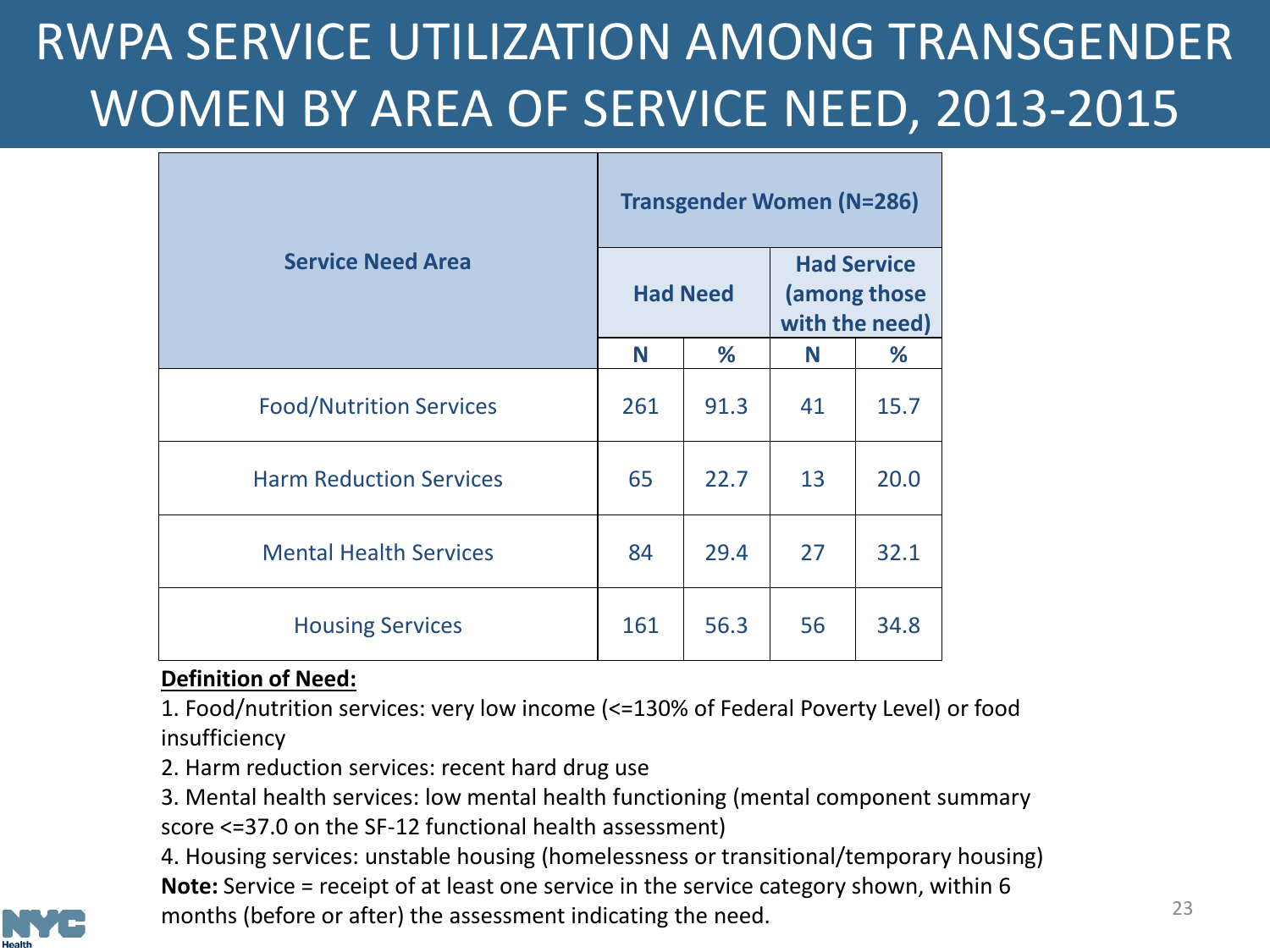# TRANSGENDER ORGANIZATIONAL SUPPORT RFP RELEASED

- Collaborative programs
- Transgender Organizational Support
- Transgender Organizational Capacity Building Assistance
- CAB required
- Bidder's conference: 3/29 from 1pm to 4pm
	- Cicatelli Associates, 505 8th Avenue, Yellow Room